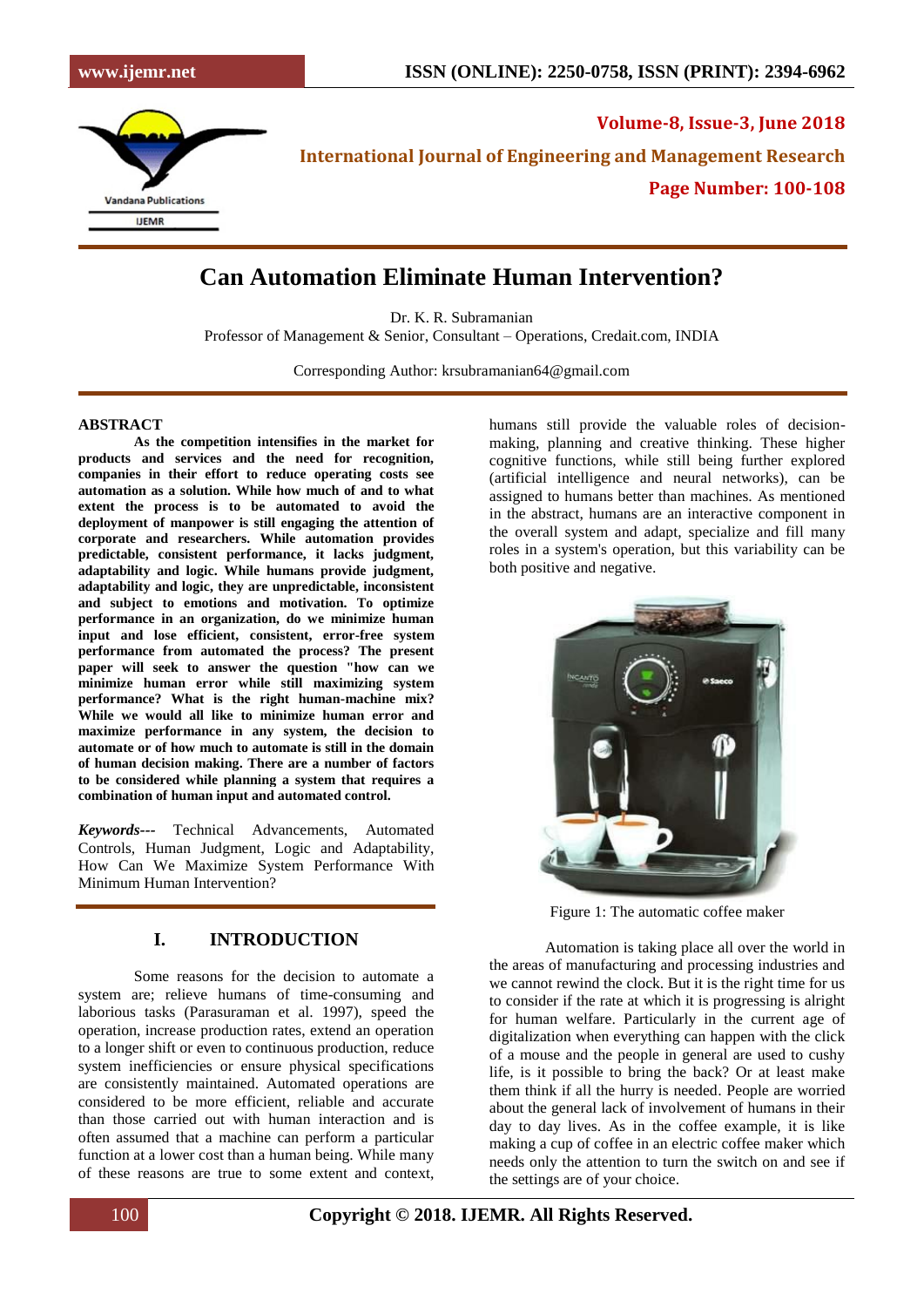## **II. OBJECTIVES & METHODOLOGY**

As is evident from the introduction, the methodology is easily determined to desk research, as it was found convenient and also adequate data was available from published sources in print and other electronic media. While the overriding objective is to answer the research question as to whether automation can entirely eliminate the human interaction is easily answered in one word, it is not as easy as it looks. One has to look into the various aspects of development and progress of human settlements and their current and futuristic outlook. In the current environment it is difficult to make man do more and more work as it is considered drudgery, particularly repetitive cores. This is where automation has scored over manual intervention and will continue to do so. But the moot question is where to mark the line of separation as it is becoming more and more difficult to do so. With these considerations in view, the following specific Objectives have been identified for the current research:

- 1. An over view of the business environment up to the present.
- 2. Environmental Factors contributing to industrial automation.
- 3. Is Automation, the right answer to all situations?
- 4. Current developments in automation and future outlook.
- 5. Conclusions and Recommendations

The above mentioned specific objectives have been identified for the current research, since the field is large so that a focused attention can be given to the identified Questions. A lot of research work has been done and I compliment all researchers for their contribution in enhancing and understanding the attention that the topic deserves. At the end of the day as a researcher, one finds satisfaction that some new thoughts and ideas have been suggested for better understanding and further exploration. I would like to wish all the researchers, current and future, the best for their success and continued efforts.

#### **III. REVIEW OF LITERATURE**

Automation can be simply defined, as a business process which can operate without human intervention and often with very little interference. The Automation consists of identifying various decision points in a process and makes the flow continue efficiently with the least human interference or interface. It means the creation of logical structures in a way that makes the input and output data Mutually Exclusive and Collectively Exhaustive (MECE) so that the process continues without the need to make any decision.

The global market of industrial automation is large, profitable and growing. The annual revenue is \$155bn globally: \$72bn in factory automation and \$83bn in process automation. The expected growth rate for industrial automation is 50% above growth of general industrial production index (compared to 30% previous years) and the margin is 4% higher in industrial automation than the global industrial average (Credit Suisse, 2012). In the world's largest manufacturing economy, China, there are signs of labor shortages at the low-end that create upward pressure on wages. This is believed to cause automation investment to accelerate. Meanwhile, the scope of industrial automation is shifting. As the first wave of automation was based on mechanization and the second wave was based on the use of microprocessors in industrial applications, the current Third Wave of Automation (Blue Institute, 2013) is based on extreme information availability, cyberphysical systems and data analytics. In response to this third wave of automation based on Internet of things, cloud computing and big data analytics, industries, researchers and governments launch initiatives and development platforms.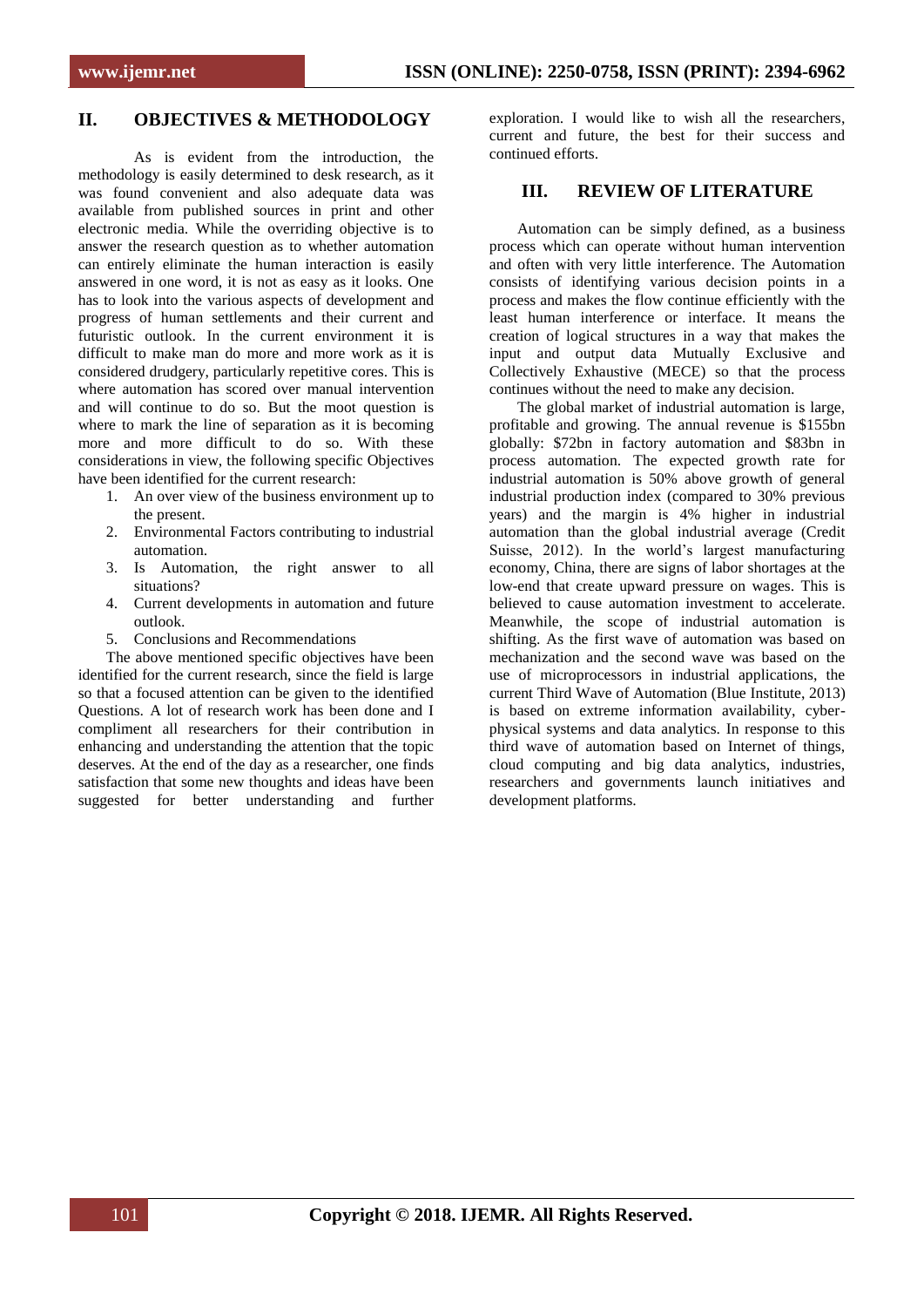# **Automating Processes**

Business process has to be analyzed and built for automation. It is at the *decision points* of a process where automation can be applied.



Automation is the creation of processes that can operate with little or no human intervention. It means structuring process logic in a way that make data inputs and outputs mutually exclusive and collectively exhaustive (MECE), such that no judgement is required to action a given situation.

Figure 2: Automating Process

Unless a process is completely automated without any need for intervention, the balance between the automated and non- automated portions of the process has to be maintained. JIDOKA (A Japanese system by Toyota) operates within this continuum till the

process is completely automated without a need for human intervention.

## Jidoka - "Intelligent Automation"

Jidoka is a pillar of the Toyota Production System and was first developed within the loom industry in the late 1800's.

In a process where partial automation is present, there will be times where the process encounters problems that have to be attended by a human. At these moments, the intelligent system will stop the process and wait for assistance. This is where Jidoka comes in.



Figure 3: Illustration of Jidoka system

JIDOKA or the ‗intelligent automation' system as it is called consists of four principles, which are followed for implementing the system. These are

1. Detect any abnormality in the existing system.

2. Stop the process.

3. Take immediate corrective action. 4. Analyze the root cause and find a permanent solution.

This ‗Automation with a human touch' aims to prevent production of defective products, Eliminate over production and focus on understanding the root cause of the problem and eliminate recurrence. His last step is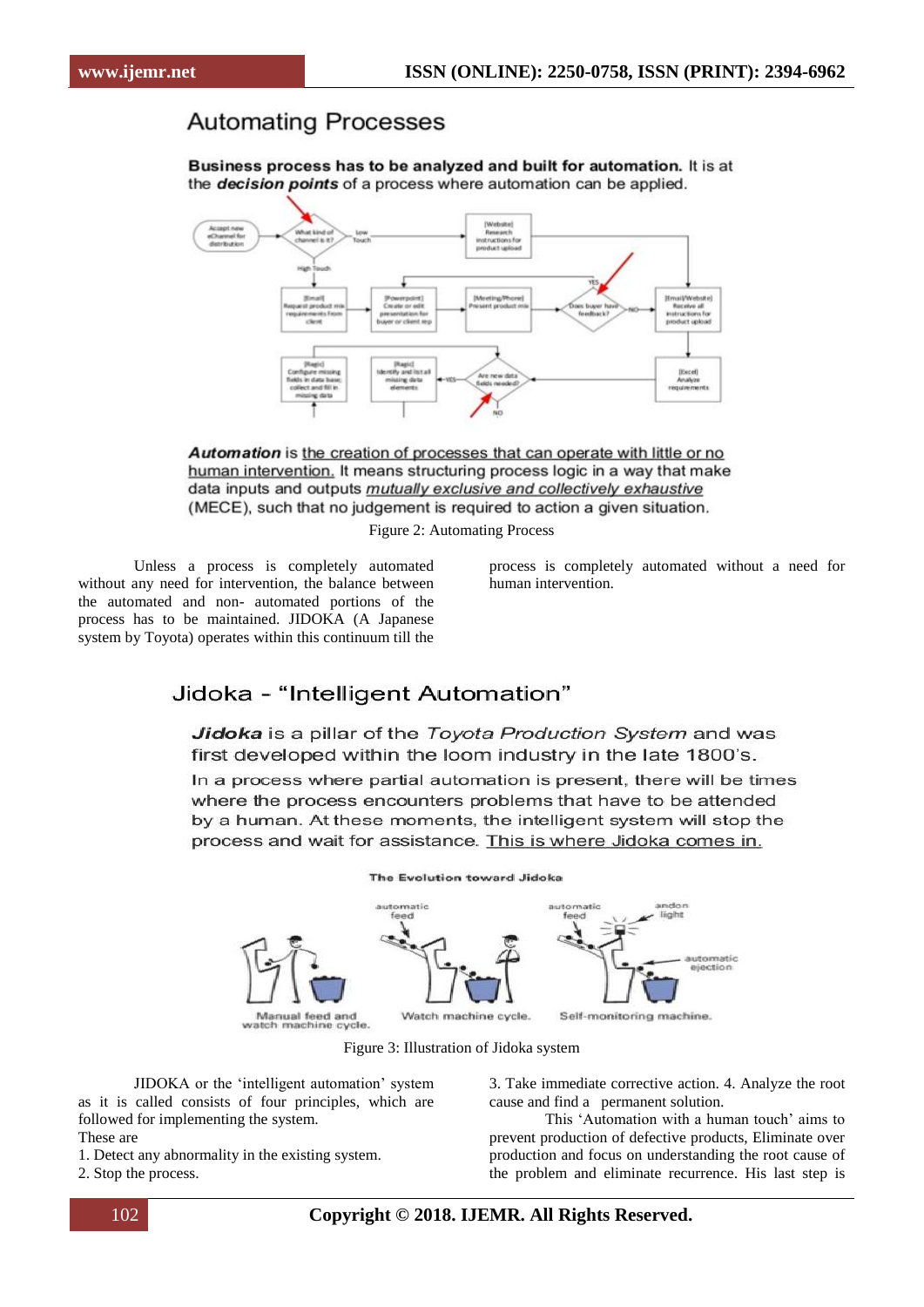called the 'closing the feedback loop' (LISTEN, ANALYSE AND ACT). In the absence of completely automated system, JIDOKA is to be instituted till full automation without human intervention is possible. Jidoka ensures cost savings in partially automated systems. When properly implemented this will reduce a large amount of costs, reduce labor and improve overall productivity. This means that as and when production stops, root causes may be analyzed to find permanent solution to the problem. Jidoka provides active feedback during the process of automation till the objective is realized. True automation is not achieved suddenly and Jidoka is a system that helps accelerating the process of automation. In spite of saying this small or partial processes can be fully automated where the errors are minimal and can be tolerated.

The difference between manufacturing with labor intensive process and making the same with machines has profound distributive implications! Moreover, these implications are *entirely independent* of activities of labor union and their influence on management. Now suppose we replace all the workers with machines, Questions of distributive fairness disappear! When you have the ownership of machines; you do not owe anything to workers! Of course, the principal reason to go automate is not that machines don't slack off, become indignant in the face of injustice like the workers, who may go on strike.

## **VI. THE DISTRIBUTIVE CONSEQUENCES OF AUTOMATION**

## *Union power will not suffice to maintain broadly shared prosperity in the face of increasing automation.*

THERE have been a number of stimulating blogs and posts in response to the stimulating [Paul](http://www.nytimes.com/2011/03/07/opinion/07krugman.html?hp)  [Krugman writings,](http://www.nytimes.com/2011/03/07/opinion/07krugman.html?hp) regarding which classes of workers can and cannot be replaced by mindless automaton, and the implications of this on policy making. Krugman advises direct interventions to more equitable distribution of wealth. So workers are slowly squeezed out of manufacturing by automation, and the squeeze continues. This squeeze has many implications; one of them being that here is an important sector of the economy in which more or less all the gains accrue to the owners of capital and none to the working class, simply because the working class doesn't work here anymore. By inference, the distributive upshot of such developments is that the owners of robots become a bit richer than they were when they employed workers, and that the robot-owning class moves up a bit relative to the no-longer-manufacturing working class, even if the efficiencies of increasing automation, together with that of other innovations, have given the working class, now employed in "services", a steady or slightly rising real standard of living.



Figure 4: Industrial Automation through Robots

This little tale is of course rife with oversimplification, but technological change shifts the distribution of income and wealth in ways that have nothing to do with (a) the decline of union power or (b) structural injustice. When the nature of production in a large chunk of the economy changes, a lot of things change with it. Sometimes, trends in income growth and inequality are among those changes. Of course, it's never this simple, but one certainly sees danger in the possibility of extreme stratification between owners and non-owners of capital. Eventually, a society of

adequately shared prosperity not based on constant, disruptive, inefficient redistributive intervention will need to be based on universal ownership of claims to the output of robots.

Technological innovation in recent years has made computers, robots and software so sophisticated that machines are now entering the realm once thought to belong exclusively to humans: cognition. Computers today can recognize patterns and generate insights being used for fraud detection, medical diagnostics, legal research, and auditing, among others. Artificial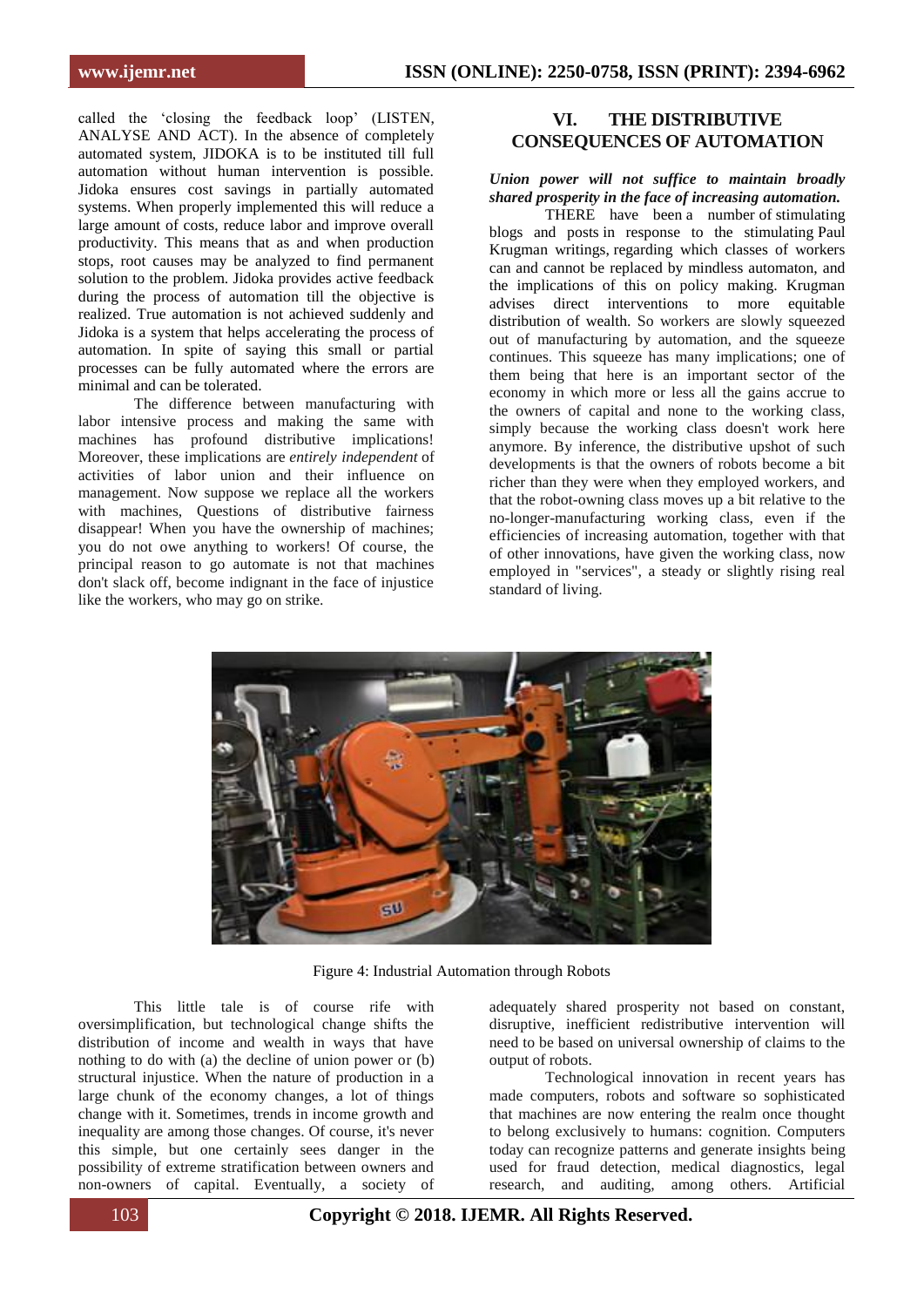intelligence algorithms can process thousands more documents – and then act faster – than any human and are free from human biases. The Centre for Strategic Futures, a think-tank within the Singapore Government, and the Ministry of Manpower in Singapore, are conducting a study similar to Frey and Osborne's using Singapore labor data, to explore some of these issues. One interesting question the study has raised so far is whether some professions might face "broken career ladders", where entry-level workers no longer have a clear path for career progression because the tasks they would traditionally perform in order to progress have been automated.

The traditional approach of helping workers upgrade by "up-skilling" will not necessarily reduce a worker's susceptibility to being displaced by the new wave of automation. Workers will need to develop new skills to take on very different kinds of jobs, possibly in different industries. Presently, most governments dedicate resources towards helping low-skilled workers secure better jobs through training and education. Yet this shift will affect workers across the employment spectrum. Thus, governments need to work with stakeholders to rethink the kind of pre-employment and post-employment training institutions should offer to enable professionals to keep pace with these developments. What are the new job opportunities that may emerge? How can we ensure that the benefits accrue to a broad spectrum of society and not only to the most highly skilled and well-resourced? At times, it may seem as if technology is a force greater than humans, forcing workers and businesses to adapt – or perish. Yet governments play a key role in shaping how technology advances. The sooner governments, in partnership with the rest of society, examine the future impact of this structural shift, the sooner they can act to ensure the shift benefits society.

Robotics and machine learning have improved productivity and enhanced the economies of many nations. Artificial intelligence (AI) has advanced into finance, transportation, defense, and energy management. In all of this, there is a possibility of a new era that could improve the lives of many people; yet

amid these possible benefits, there is widespread fear that robots and AI will take jobs and throw millions of people into poverty. A [pew research center study](http://www.pewinternet.org/2014/08/06/future-of-jobs/) asked 1,896 experts about the impact of emerging technologies and found "half of these experts (48 percent) envision a future in which robots and digital agents [will] have displaced significant numbers of both blue- and whitecollar workers—with many expressing concern that this will lead to vast increases in income inequality, masses of people who are effectively unemployable, and breakdowns in the social order." These fears have been echoed by detailed analyses showing anywhere from a 14 to 54 percent automation impact on jobs. For example, a [bruegel analysis](http://bruegel.org/2014/07/chart-of-the-week-54-of-eu-jobs-at-risk-of-computerisation/) found that "54% of EU jobs are at risk of computerization."Using European data, they argue that job losses are likely to be significant and people should prepare for large-scale disruption.

Meanwhile, Oxford University researchers Carl Frey and Michael Osborne claim that technology will transform many sectors of life. They [studied](https://www.oxfordmartin.ox.ac.uk/downloads/academic/The_Future_of_Employment.pdf) 702 [occupational](https://www.oxfordmartin.ox.ac.uk/downloads/academic/The_Future_of_Employment.pdf) groupings and found that "47 percent of U.S. workers have a high probability of seeing their jobs automated over the next 20 years." A [McKinsey](https://www.mckinsey.com/business-functions/digital-mckinsey/our-insights/four-fundamentals-of-workplace-automation) Global [Institute](https://www.mckinsey.com/business-functions/digital-mckinsey/our-insights/four-fundamentals-of-workplace-automation) analysis of 750 jobs concluded that "45% of paid activities could be automated using 'currently demonstrated technologies' and . . . 60% of occupations could have 30% or more of their processes automated." A more recent [McKinsey](https://www.mckinsey.com/global-themes/future-of-organizations-and-work/what-the-future-of-work-will-mean-for-jobs-skills-and-wages) report, "Jobs Lost, Jobs Gained," found that 30 percent of "work activities" could be automated by 2030 and up to 375 million workers worldwide could be affected by emerging technologies. Researchers at the Organization for Economic Cooperation and Development (OECD) focused on "tasks" as opposed to "jobs" and found fewer job losses. Using task-related data from 32 OECD countries, they [estimated](https://www.oecd-ilibrary.org/social-issues-migration-health/the-risk-of-automation-for-jobs-in-oecd-countries_5jlz9h56dvq7-en) that 14 percent of jobs are highly automatable and another 32 have a significant risk of automation. Although their job loss estimates are below those of other experts, they concluded that "low qualified workers are likely to bear the brunt of the adjustment costs as the automation of their jobs is higher compared to highly qualified workers."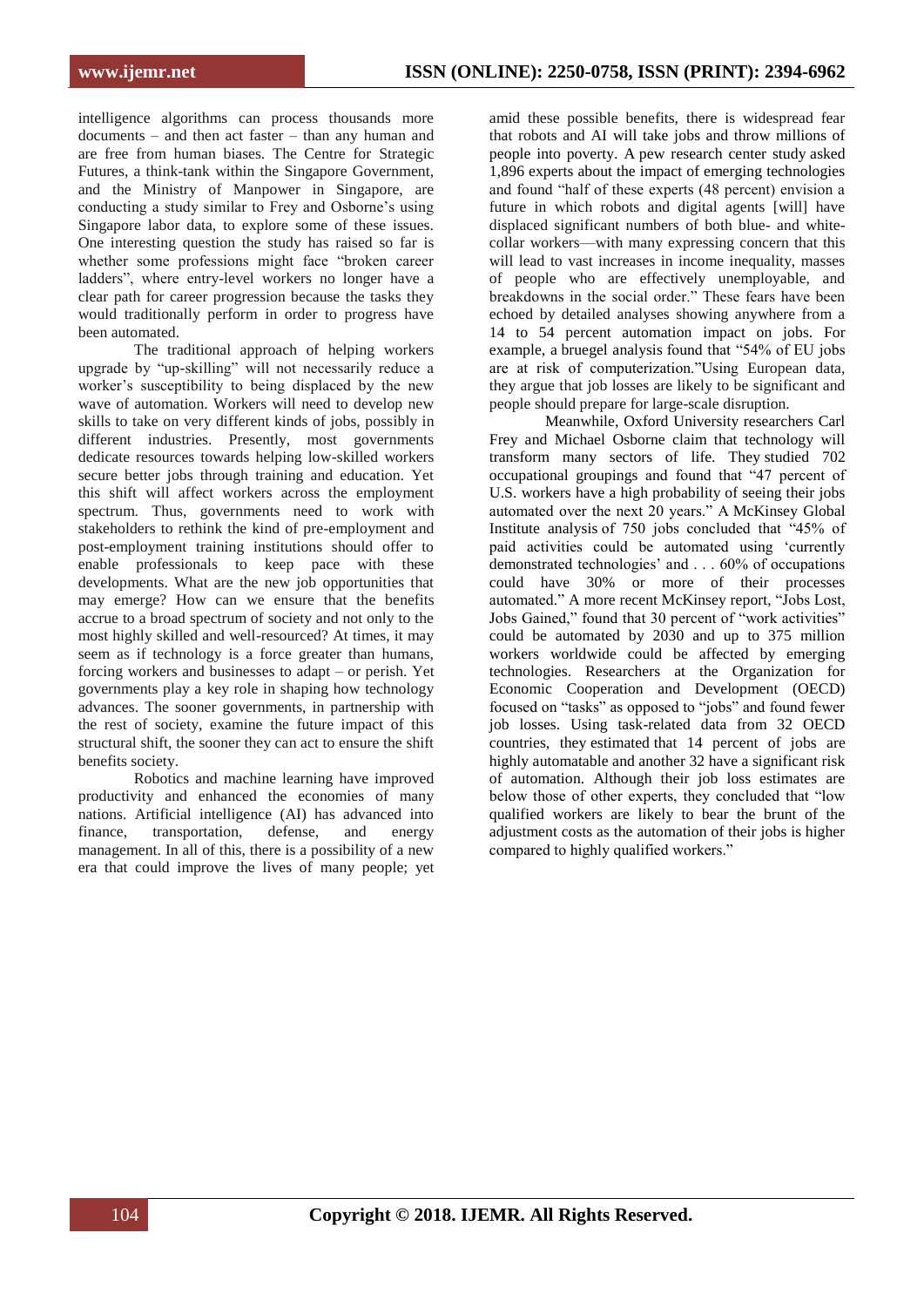

Figure 5: Estimates of loss of jobs due to Automation

While some dispute the dire predictions on grounds new positions will be created to offset the job losses, the fact that all major studies report significant workforce disruptions should be taken seriously. If the employment impact falls at the 38 percent mean of these forecasts, Western democracies likely could resort to authoritarianism as happened in some countries during the Great Depression of the 1930s in order to keep their restive populations in check. If that happened, wealthy elites would require armed guards, security details, and gated communities to protect themselves, as is the case in poor countries today with high income inequality. The United States would look like Syria or Iraq, with armed bands of young men with few employment prospects other than war, violence, or theft.

The problem with this rose-tinted view of automation, however, is its focus on big averages that take little account of individual experiences, that is little consolation to someone who loses their job in a Midlands car plant to a robot and discovers most of the new openings are far afield in the coffee bars and hotels of London. Nor do studies of what has gone before allow for the fact that the pace of technological change will probably be quicker in the future. In other words, evolutions that took place over previous decades may

well have been gradual enough for most people to find new ways of making a living, with varying degrees of difficulty. But faster and more widespread technological changes in the future are unlikely to be so easy to adapt to. For governments, this imposes a pressing need to step in and ensure the [rise of the robots is not accompanied](https://www.theguardian.com/technology/2014/jan/04/robots-future-society-drones)  [by a further rise in inequality.](https://www.theguardian.com/technology/2014/jan/04/robots-future-society-drones) As tempting as it may be to pour money into boosting automation in return for the long-awaited boost to productivity and headline economic growth, doing so without having a clear plan for retraining displaced workers would cause untold harm to millions of individuals.

Yet even if the job ramifications lie more at the low end of disruption, the political consequences still will be severe. Relatively small increases in unemployment or underemployment have an outsized political impact. As the [Institute for Public Policy](https://www.theguardian.com/technology/2017/mar/24/millions-uk-workers-risk-replaced-robots-study-warns)  [Research \(Britain\) points out](https://www.theguardian.com/technology/2017/mar/24/millions-uk-workers-risk-replaced-robots-study-warns) , some [workers are far](https://www.theguardian.com/commentisfree/2016/feb/29/the-guardian-view-on-the-automated-future-fewer-shops-and-fewer-people)  [more vulnerable than others to automation.](https://www.theguardian.com/commentisfree/2016/feb/29/the-guardian-view-on-the-automated-future-fewer-shops-and-fewer-people) It highlights particular risks for low-skill sectors and warns that the robot revolution could widen Britain's already entrenched north-south divide. The think tank rightly calls for an urgent increase in investment in education and retraining and for funds to be prioritized to help regions far away from the capital that most need help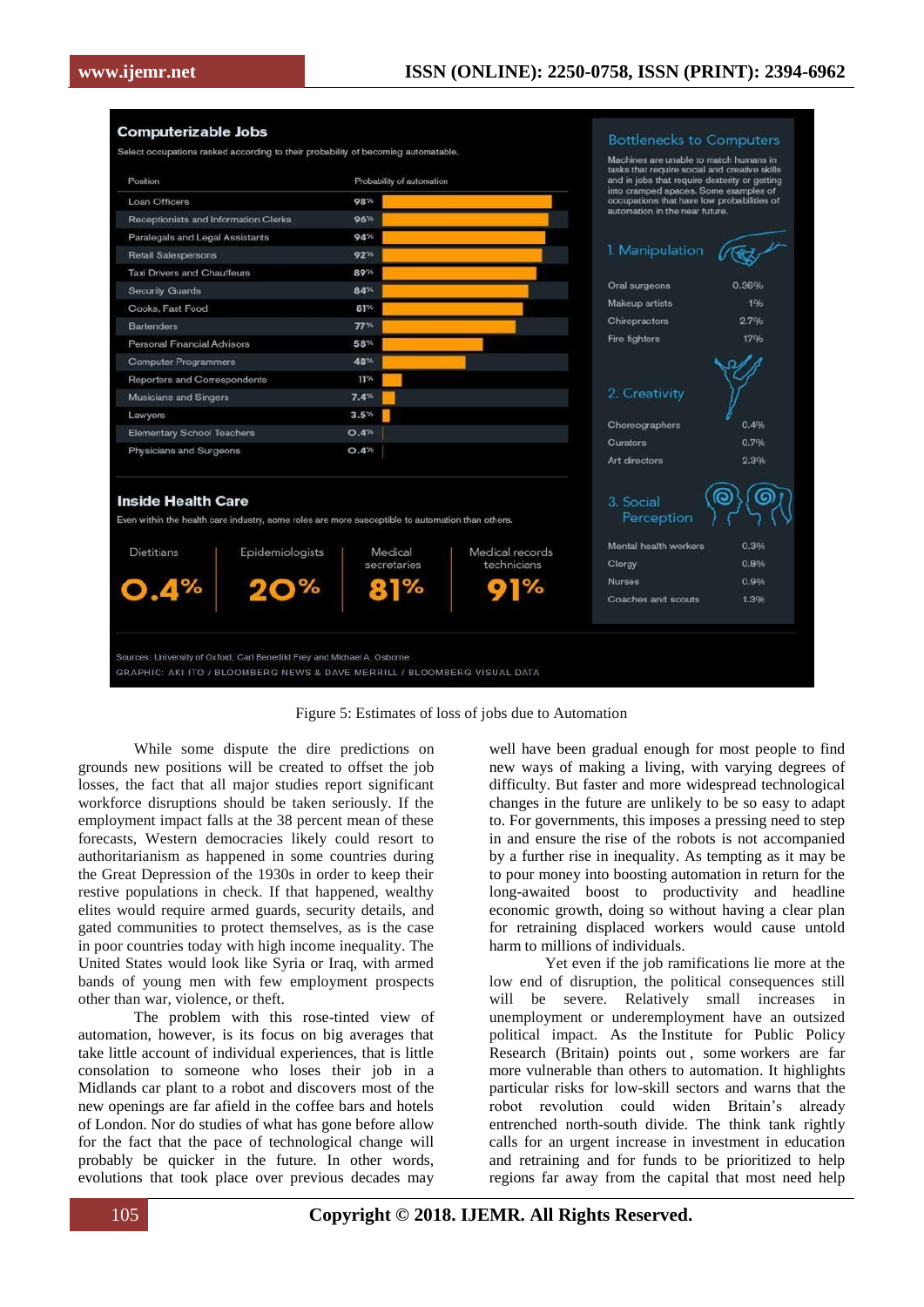equipping people to adapt as automation shakes up their workplaces. If the government fails to act, the result could all too easily be a spike in unemployment and

poverty in places with the lowest skilled workers – a very high price to pay for a bit of average productivity growth.



Figure 6: Automation Technology & impact on Employment

There is considerable interest, if not consternation, about the potential effects of emerging technologies such as robotics and artificial intelligence on employment. There is also considerable confusion about the interaction between automation, technology, and jobs. Automation is here to stay, as more and more processes can be changed to avoid or reduce human intervention. Though there is truth in automation displacing humans from their current occupation, it is the fond hope and the carrot extended by capitalists that they will find other occupations which the machines still cannot do. This is a moot question which only the future can answer.

## **IV. ANALYSIS AND CONCLUSION**

That the business environment changes constantly and offers new challenges is understood easily, but how the humans cope with the changes is the matter of concern for many of us. Since the future is so uncertain and we cannot stop for a moment without thinking about it, we get into some worries and concerns which are genuine but will get solved by human ingenuity and constant evolution.

The challenges of the business environment are never ending and so we move from one to another challenge in our process of evolution. One remarkable feature of the current business environment is that the dynamic changes are happening at a faster pace for us to cope with. We need to run faster or else we would stumble and fall. From the day of the invention of the wheel to the present there has been no respite to the fast process of evolution needing the humans to adapt continuously. During this futuristic and evolutionary journey sometimes we feel stumbled by the enormity and speed of change.

One such challenge in the life history of humans is the development of automatic processes. Man has been preoccupied with concerns of productivity that is how to make things with less and less resources to input. Most of the industrial processes, since the industrial revolution developed to reduce the need for frequent human intervention so that the process could continue uninterrupted. This was a need of the times, and so productivity improvements aimed at reducing manpower and redeploying the same elsewhere to improve profitability and industrial growth. The scale of operation became a serious issue with globalization of business leading the way to large scale automation.

With the progress of automation started large scale displacement of industrial labor who could not find alternative employment. This is because they were not only unprepared but untrained to take up within their industry or in others because manufacturing technology had advanced in the meantime needing very little manpower which were better qualified and trained. The workers who faced displacement was middle aged with families and children and were found difficult to migrate to a new place and environment. This is the point at which people started reflecting on the pace of automation and if it was good.

For one thing, this process seems to be irreversible. The reasons have been traced in the review of literature. The development of digital technologies has made communication and contact instantaneous. People in the new age want new technologies, seeing the utility and advantages of the same. But the progress of Automation has been dictated by some economies and countries where shortages in material and manpower resources have been experienced. Profitability from industrial ventures increased by more automation. This has given rise to new capitalist entrepreneurs who saw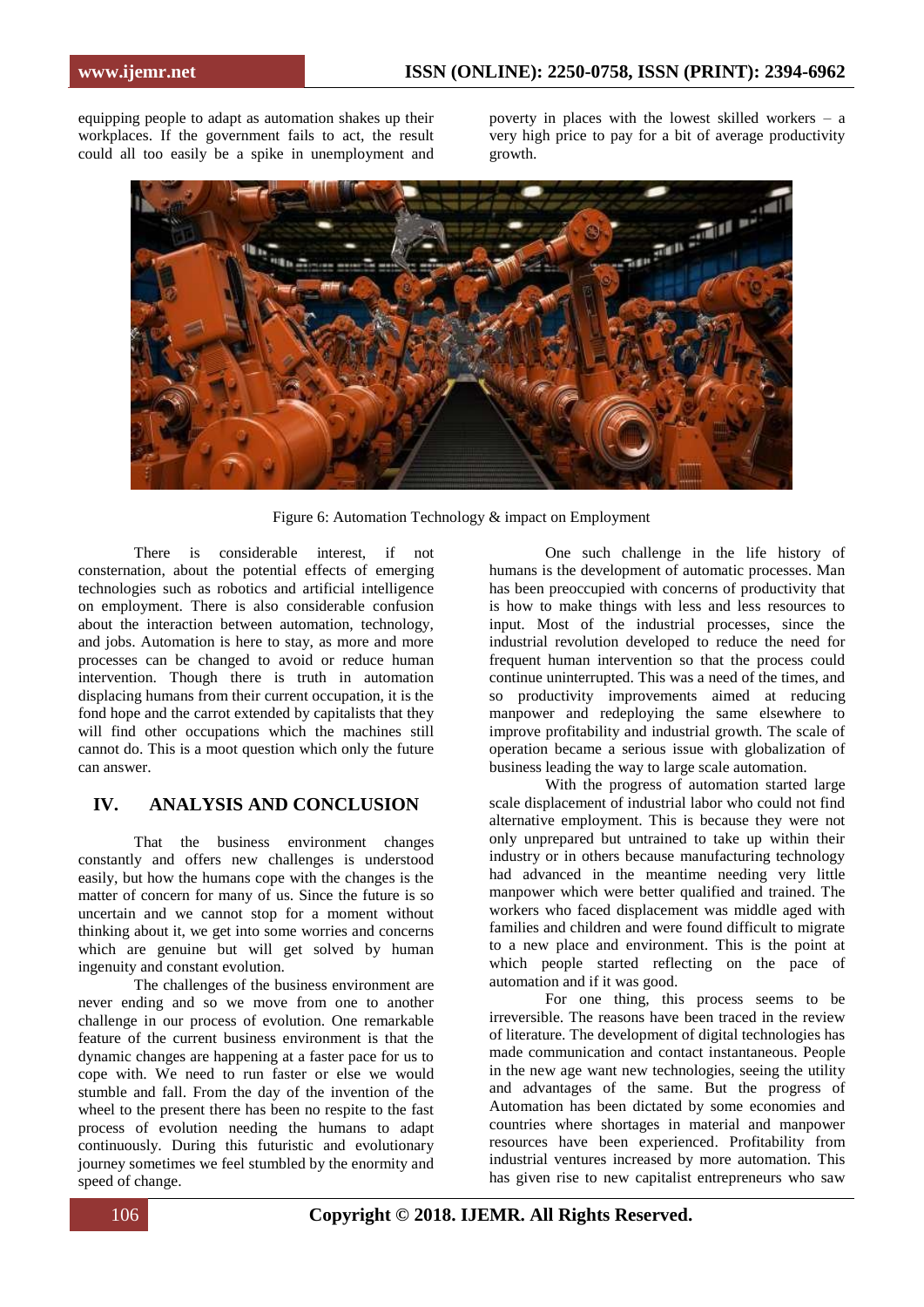an opportunity to make more money with less and less for distribution. This has further increased the speed of automation and consequently the world over there is recognition, though slowly but steadily that all is not honky dory with the fast pace of automation. Humans are being reduced to sub-humans!

### **RECOMMENDATION**

Mankind has gone through the evolutionary cycle successfully earlier. The difference between the changes are taking place. The Political ramifications of these changes have been the subject of discussion in various conferences and seminars. Many thinkers feel that man is worst enemy. Mindless Automation it is because they do not have to negotiate with unions and their new found power may have a corruptive influence in society. More than the economic consequences, it is felt and there is a growing body who think in these lines. earlier times and the present is the speed at which the predicted may find new capitalist lords emerging

Many thinkers and analysts, mostly from a social point of view and not from a business perspective really dread the consequences of the current wave of automation. Many around the world who have seen the world wars and the genesis of the same feel that automation will lead to concentration of Financial Power and eventually economic power in the hands of a few which would make them the despots that history has seen. Many consultants do not favor and may not favor this view because the rich and powerful and the capitalists pay them to write their stories. The author would like to conclude that this subject needs further in depth research by scientists from different nationalities with a world view of welfare.

#### **REFERENCES**

#### *A. BOOKS, PERODICALS AND MAGAZINES*

[1] Anjana Meel, Warren D, Seider, & Ulku Oktem. (2007). Analysis of management actions, human behavior and process reliability of chemical plants, impact of management actions. *Process Safety Progress, 27*(1)*,* 7-14.

[2] Haight, J.M. & Kecojevic, V. (2005). Automation vs. human intervention: What is the best fit for the best performance? *Process Safety Progress Journal, American Institute of Chemical Engineers, 24*(1), 45–51. [3] Haight, J.M. & Caringi, R.G. (2007). Automation vs. human intervention: What is the best mix for optimum system performance? A case study. *International Journal Risk Assessment and Management, 7*(5), 708– 721.

[4] Hammond, K.R. (1996). *Human judgment and social policy: Irreducible uncertainty, inevitable error, unavoidable injustice*. New York, USA: Oxford University Press.

[5] Petersen, D. (1996). *Human error reduction and*  safety management. (3<sup>rd</sup> ed.). New York, USA: Van Nostrand Reinhold.

[6] Aaron Smith & Janna Anderson. (2014 August 6). AI, robotics, and the future of jobs. *Pew Research Center*, Available at:

http://www.pewinternet.org/2014/08/06/future-of-jobs/ [7] Carl Benedict Frey & Michael Osborne. (2013). The future of employment: How susceptible are jobs to computerization? *Oxford University paper,* 1-72. Available at:

https://www.oxfordmartin.ox.ac.uk/downloads/academic /The\_Future\_of\_Employment.pdf

[8] Waterson, P.E., Older Gray, M.T. & Clegg, C.W. (2002). A sociotechnical method for designing work *Factors and Ergonomics Society*, *44*(3), 376–391. systems. Human Factors, The Journal of the Human

[9] Jay P. shah, KrutikY. Shah, & Dipak Tarbada. (2017). Improve the process of wheel bearing fixture system by automation. IJEMR, 7(6), 169-173.

automation: Use, misuse, disuse and abuse. *Human* [10] Parasuraman, R. & Riley V. (1997). Humans and Factors, The Journal of the Human Factors and

Ergonomics Society, 39(2), 230-253.

[11] Dzindolet, M. T., Pierce, L. G., Beck, H. P., Dawe, L. A., & Anderson, B. W. (2001). Presenting misuse and disuse of combat identification systems. *Military Psychology, 13*(3), 147-164.

[12] Degani, A. & Heymann, M. (2002). Formal verification of human-automation interaction. *Human Factors, The Journal of the Human Factors and Ergonomics Society*, *44*(1), 28–43.

[13] Haight, J.M.& Kecojevic, V. (2005). Automation vs. human intervention: What is the best fit for the best performance? *Process Safety Progress Journal, American Institute of Chemical Engineers, 24*(1), 45–51. [14] Kirlik, A. (1993). Modeling strategic behavior in human-automation interaction: Why an 'Aid' can (and should) go unused. *Human Factors; The Journal of the Human Factors and Ergonomics Society, 35*(2), 221– 242.

[15] Molloy, R. & Parasuraman, R. (1996). Monitoring an automated system for a single failure: Vigilance and task complexity effects. *Human Factors; The Journal of the Human Factors and Ergonomics Society,38*(2), 311– 322.

[16] Peters, G. (1966). Human error: Analysis and control. *The Journal of the American Society of Safety Engineers, 11*(1), 9–15.

[17] Bailey NR & Scerbo MW. (2007). Automationinduced complacency for monitoring highly reliable systems: The role of task complexity, system experience, and operator trust. *Theoretical Issues in Ergonomics Science, 8*(4), 321–348.

[18] Hogg, D.N., Folleso, K., Strand-Volden, F., & Torralba, B. (1995). Development of a situation awareness measure to evaluate advanced alarm systems in nuclear power plant control rooms. *Ergonomics,38* (11), 2394- 2413.**.**

[19] Endsley MR, & Kaber DB. (1999). Level of automation effects on performance, Situation awareness and workload in a dynamic control task. *Ergonomics in*